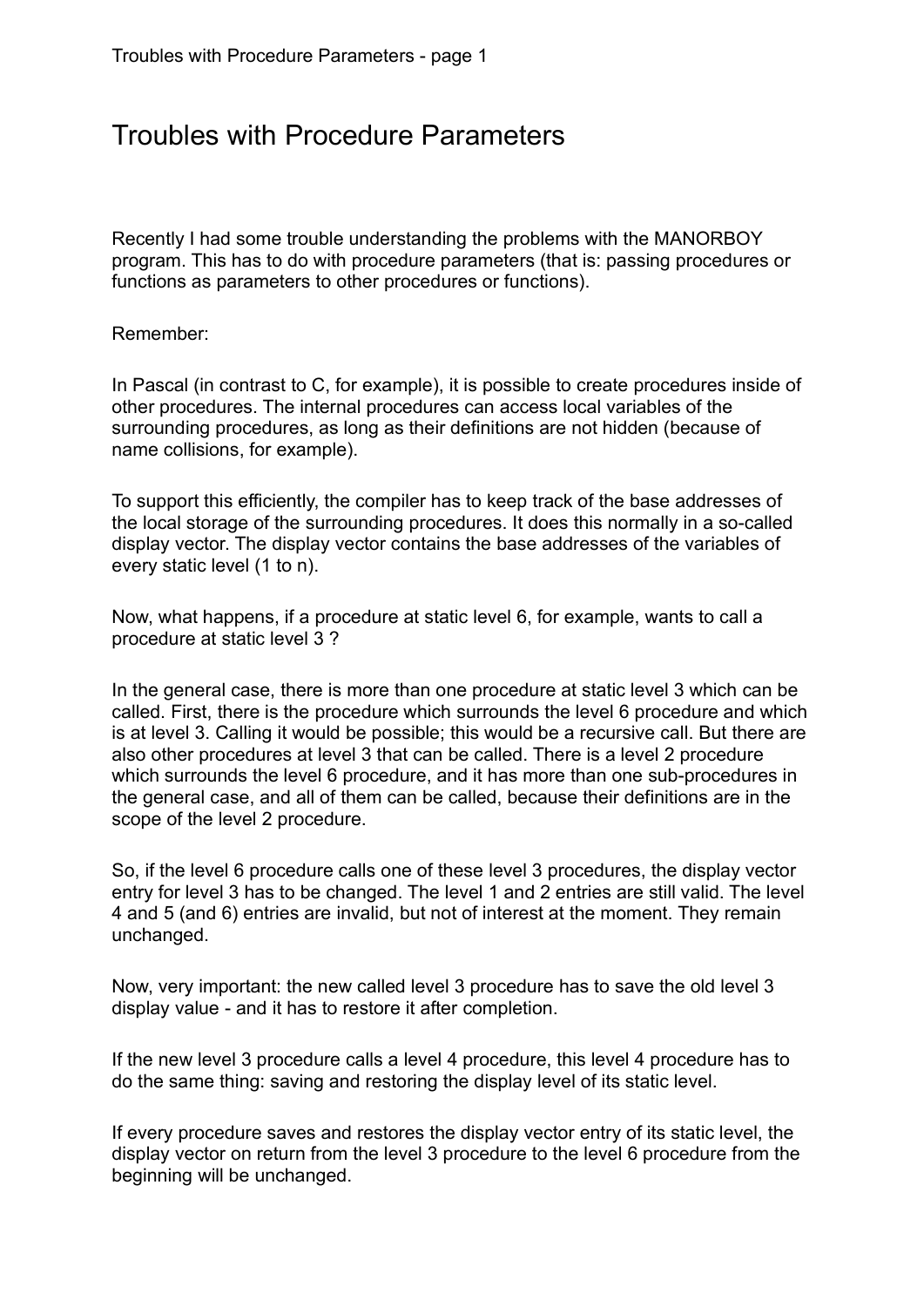I had some doubts, if that would work for external modules, too. Furthermore, I discovered, that Stanford Pascal only reserves 40 bytes for the display vector, and I wanted to know, what happens if I wrote a test program with more than 10 levels, for example.

The second answer first:

- Stanford Pascal is limited to 9 levels at the moment (which is not much IMO), and the compiler itself is at this limit. If you use one more, the compiler stops immediately with a fatal error message (P251)

- External modules have no problem; the entry procedure of the external module is at level 2, and it acts like an internal procedure at level 2. So you can have 8 levels of procedures in every module and call another external function (residing in a third module) from the lowest level procedure in the module. No problem so far. The one and only display vector is sufficient.

This all is related to the MANORBOY program as follows:

when a procedure or function is passed as a parameter to another procedure or function, its environment should be passed, too (that is: the variables that it can see). This is crucial for the MANORBOY program to work.

Stanford Pascal does this by copying the whole display vector together with the entry point of the procedure, when passing procedure parameters (it is only 40 bytes at the moment, after all). This way, when calling the procedure, which is passed as a parameter, the environment at the time of the function call (when the procedure parm was passed) is temporarily restored.

The only remaining problem for me now is:

this all works on the mainframe version of Stanford Pascal, but not on the PC version; the P-Code interpreter stores the display vector at another place, and so procedure parameters don't work at the moment.

## BTW:

I added some comments on the ASMOUT file (which shows the generated 370 instructions), especially in the function prefix and suffix area. This way you can easily examine the generated code and see the saving and restoring of the display vector entries.

The following example shows a procedure at static level 8 (it was called LEVEL7 the compiler starts counting at 1, which is the main program, but I started with the first procedure as PROCEDURE LEVEL1 ...)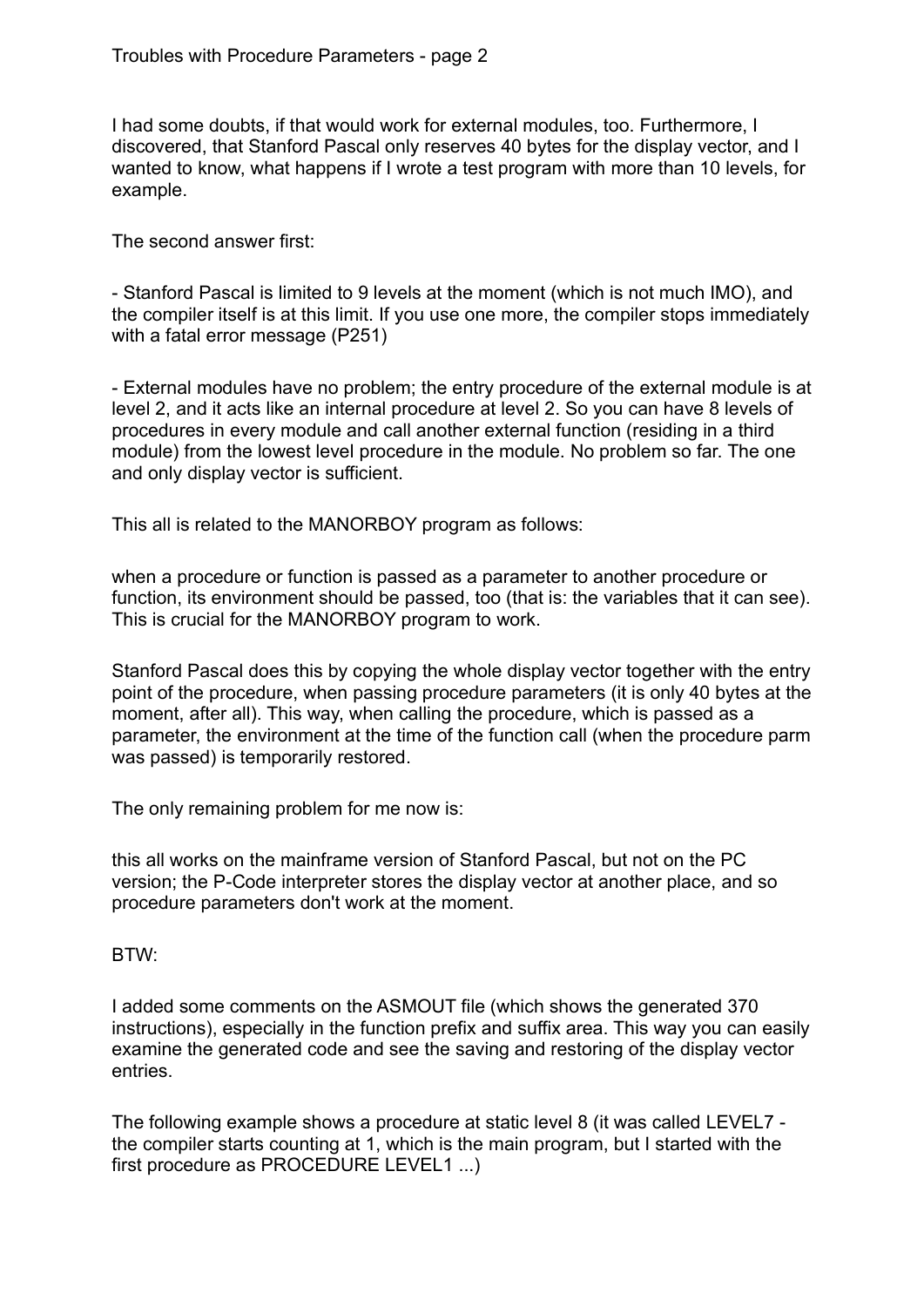-------------------- LOC 68 -------------------------------- 0000: \$PRV0008 ENT 0000: \$PRV0008 ENT P,8,L1 LEVEL7 , 0000: T,T,F,F,2,8,, BGN \$PRV0008,LEVEL7 @@ 0000: \$PRV0008 CSECT @@ 0000: BC 15,52(0,15) @@ 0004: DC AL1(29) @@ 0005: DC C'\$PRV0008 LEVEL7 ' @@ 0022: DC CL6'STPASC' -- Compiler signature @@ 0028: DC XL2'1803' -- Compiler version @@ 002A: DC AL2(0) -- Stacksize @@ 002C: DC AL2(2) -- Debug-Level @@ 002E: DC AL2(0) -- Length of Proc @@ 0030: DC A(0) -- Static CSECT @@ 0034: \* -- save display level 8 @@ 0034: L 0,112(12) @@ 0038: \* -- save registers and chain areas @@ 0038: STM 14,12,12(1) @@ 003C: ST 1,8(13) @@ 0040: ST 13,4(1) @@ 0044: LR 13,1 @@ 0046: \* --- vpdate current display @@ 0046: ST 13,112(12) @@ 004A: \* -- setup base registers @@ 004A: LR 10,15<br>@@ 004C: LA 11,4092(1<br>@@ 005C: LA 11,4092(10) @@ 0050: \* \* \* \* \* \* \* \* \* \* \* \* \* \* + \* check for enough stack space @@ 0050: LA 1,248(1) @@ 0054: C 1,72(12) @@ 0058: BC 11,224(12) -------------------- LOC 68 --------------------------------

...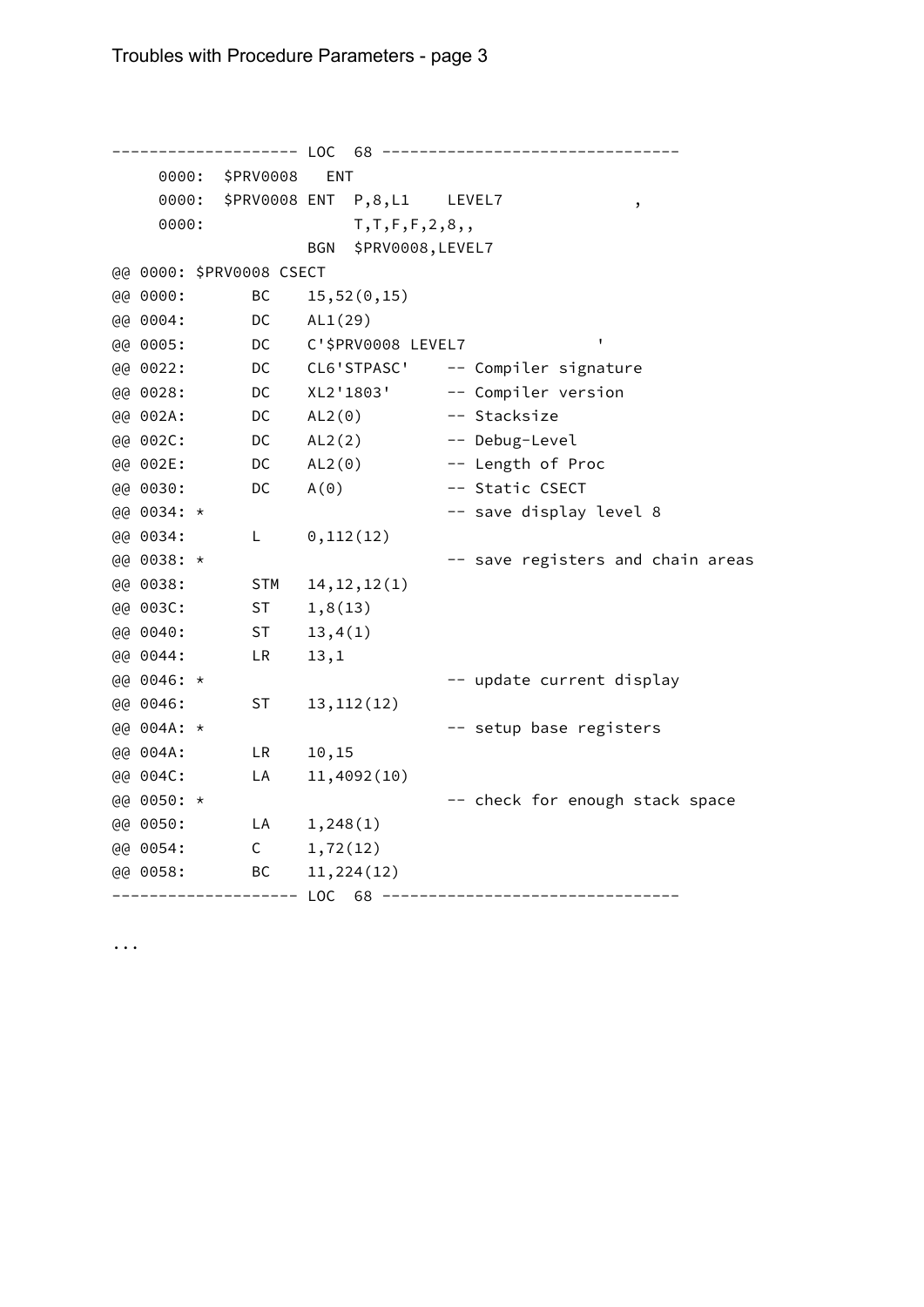-------------------- LOC 72 -------------------------------- 010E: RET P @@ 010E: \*  $\qquad \qquad -- \text{ clear stack frame using MVCs}$ @@ 010E: MVI 80(13),129 @@ 0112: MVC 81(167,13),80(13) @@ 0118: \* -- restore registers @@ 0118: LM 14,12,12(13) @@ 011C: L 13,4(13) @@ 0120: \* -- restore display level 8 @@ 0120: ST 0,112(12)  $@@0124:*\qquad -- clear the save area$ @@ 0124: MVC 0(80,1),80(1) @@ 012A: \* -- branch to return address @@ 012A: BCR 15,14 012C: L1 DEF I,248 PEND

you will see that the code loads the old value of the level 8 display entry into register 0 just before the STM. This way the display entry value is stored in the save area and reloaded at the end (into register 0 again), from where it is stored again into the display vector position 112(12).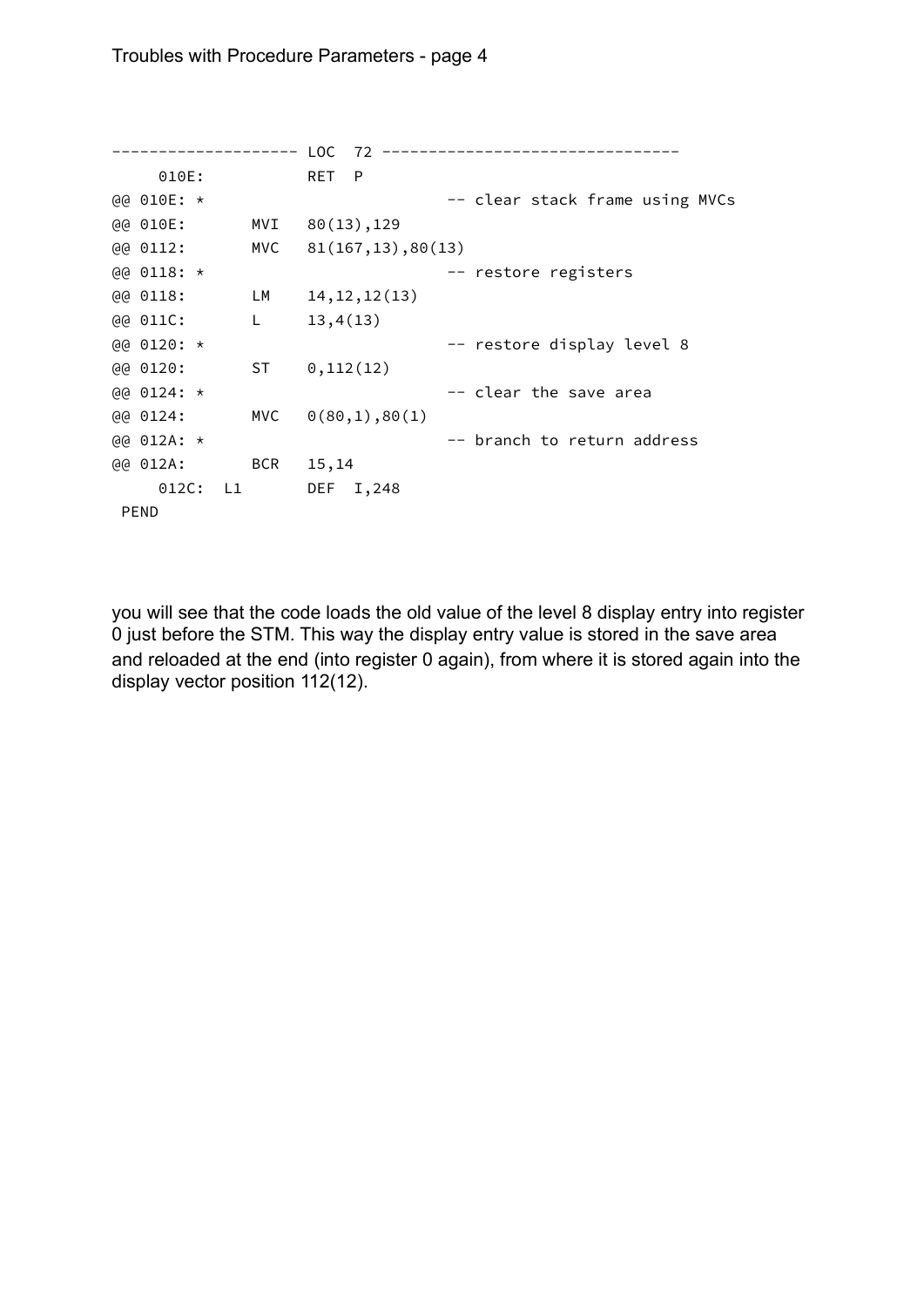Register 12 points to a global area provided by the runtime; the layout is as follows:

| <b>STACK</b>    | DS        | 18F                  | 0000 | BOTTOM OF RUNTIME STACK            |
|-----------------|-----------|----------------------|------|------------------------------------|
| CLOCK           | EQU       | STACK                |      | CLOCK LOCATION                     |
| <b>NEWPTR</b>   | <b>DS</b> | Α                    | 0072 | PASCAL 'NEW' POINTER               |
| HEAPLIM         | <b>DS</b> | A                    | 0076 | UPPER LIMIT OF HEAP ( +1 )         |
| $^\star$        |           |                      |      | ALSO POINTS TO DYN2STOR            |
| DISPREGS DS     |           | 10F                  | 0080 | RUN TIME DISPLAY REGISTERS         |
| DISPLAY EQU     |           | DISPREGS, *-DISPREGS |      |                                    |
| $\star$         |           |                      |      |                                    |
| FL1             | <b>DS</b> | D                    | 0120 | R/W FIX/FLOAT CONVERSION HELPS     |
| FL <sub>2</sub> | <b>DS</b> | D                    | 0128 | R ONLY                             |
| FL3             | <b>DS</b> | D                    | 0136 | R/W                                |
| FL4             | <b>DS</b> | D                    | 0144 | R ONLY                             |
| $\star$         |           |                      |      |                                    |
| <b>CHKSUBS</b>  | <b>DS</b> | ΘF                   |      | ENTRY TO RUN TIME CHECK ROUTINES   |
| INXCHK          | <b>DS</b> | 3F                   | 0152 | INDEX CHECK                        |
| <b>RNGCHK</b>   | <b>DS</b> | 3F                   | 0164 | SUBRANGE CHECK                     |
| <b>PRMCHK</b>   | <b>DS</b> | 3F                   | 0176 | PARAMETER VALUE CHECK              |
| <b>PTRCHK</b>   | <b>DS</b> | 3F                   | 0188 | POINTER CHECK                      |
| <b>PTACHK</b>   | <b>DS</b> | 3F                   | 0200 | SET MEMBER CHECK                   |
| <b>SETCHK</b>   | <b>DS</b> | 3F                   | 0212 |                                    |
| <b>STKCHK</b>   | <b>DS</b> | 3F                   | 0224 |                                    |
| <b>TRACER</b>   | <b>DS</b> | 3F                   | 0236 |                                    |
| INPUT           | <b>DS</b> | 3F                   | 0248 |                                    |
| <b>OUTPUT</b>   | <b>DS</b> | 3F                   | 0260 |                                    |
| <b>PRD</b>      | <b>DS</b> | 3F                   | 0272 |                                    |
| <b>PRR</b>      | <b>DS</b> | 3F                   | 0284 |                                    |
| QRD             | <b>DS</b> | 3F                   | 0296 |                                    |
| QRR             | <b>DS</b> | 3F                   | 0308 |                                    |
| CLEARBUF DS     |           | XL <sub>8</sub>      | 0320 | BUFFER TO CLEAR ACTIVATION RECORDS |

Because the Display vector is at fixed addresses known to the compiler and because it is followed by other known addresses, it is not easy to enhance the number of allowed levels.

Let's see ...